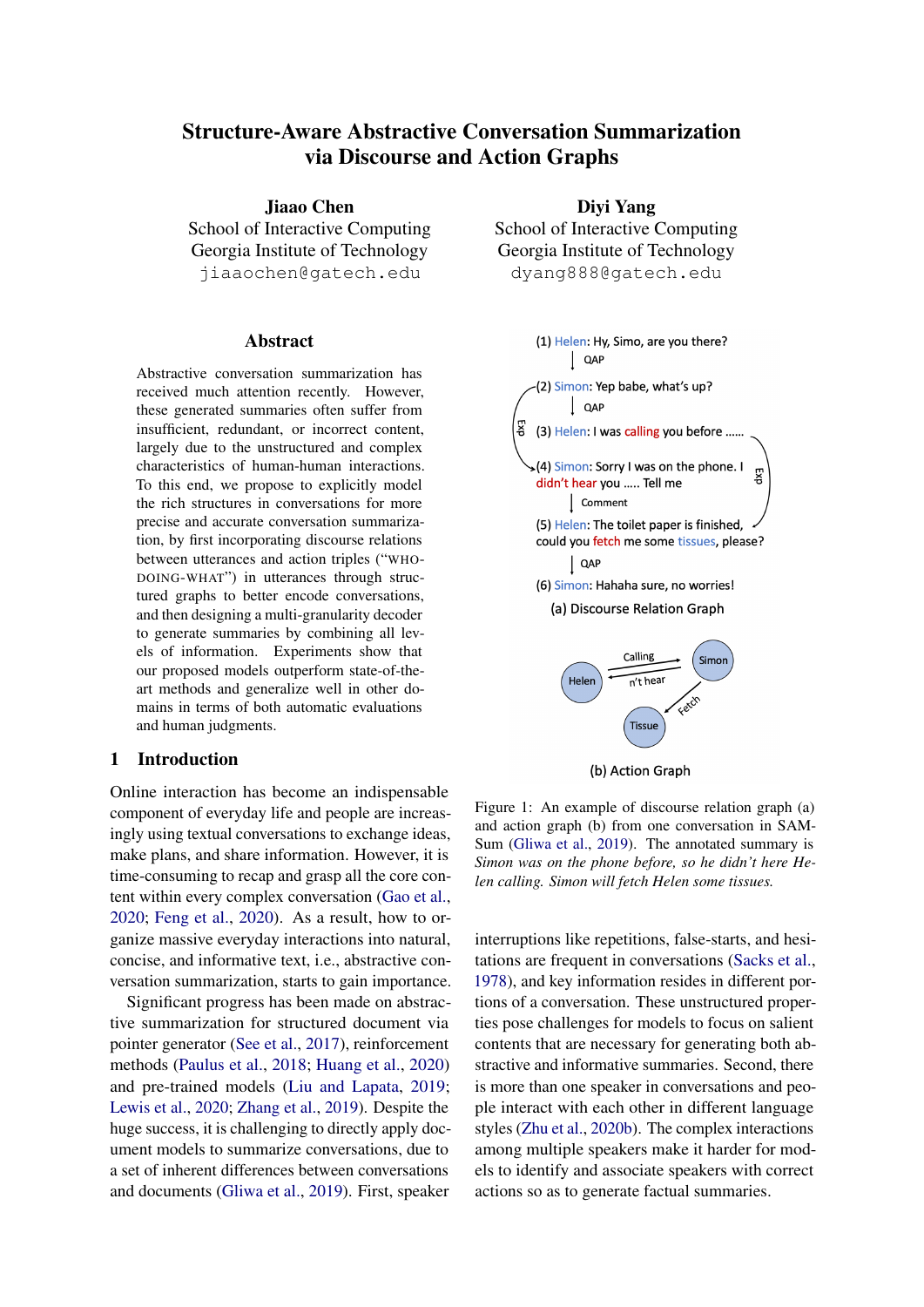In order to summarize the unstructured and complex conversations, a growing body of research has been conducted, such as transferring document summarization methods to conversation settings [\(Shang et al.,](#page-10-4) [2018;](#page-10-4) [Gliwa et al.,](#page-8-2) [2019\)](#page-8-2), adopting hierarchical models [\(Zhao et al.,](#page-10-5) [2019;](#page-10-5) [Zhu et al.,](#page-10-3) [2020b\)](#page-10-3), or incorporating conversation structures like topic segmentation [\(Liu et al.,](#page-9-4) [2019b;](#page-9-4) [Li et al.,](#page-9-5) [2019;](#page-9-5) [Chen and Yang,](#page-8-3) [2020\)](#page-8-3), dialogue acts [\(Goo](#page-8-4) [and Chen,](#page-8-4) [2018\)](#page-8-4), and conversation stages [\(Chen](#page-8-3) [and Yang,](#page-8-3) [2020\)](#page-8-3). However, current approaches still face challenges in terms of succinctness and faithfulness, as most prior studies (i) fail to explicitly model dependencies between utterances which can help identify salient portions of conversations [\(Bui](#page-8-5) [et al.,](#page-8-5) [2009\)](#page-8-5), and (ii) lack structured representations [\(Huang et al.,](#page-9-1) [2020\)](#page-9-1) to learn the associations between speakers, actions and events. We argue that these rich linguistic structures associated with conversations are key components towards generating abstractive and factual conversation summaries.

To this end, we present a structure-aware sequence-to-sequence model, in which we equip abstractive conversation summarization models with rich conversation structures through two types of graphs: discourse relation graph and action graph. Discourse relation graphs are constructed based on dependency-based discourse relations [\(Kirschner et al.,](#page-9-6) [2012;](#page-9-6) [Stone et al.,](#page-10-6) [2013;](#page-10-6) [Asher](#page-8-6) [et al.,](#page-8-6) [2016;](#page-8-6) [Qin et al.,](#page-10-7) [2017\)](#page-10-7) between intertwined utterances, where each Elementary Discourse Unit (EDU) is one single utterance and they are linked through 16 different types of relations [\(Asher et al.,](#page-8-6) [2016\)](#page-8-6). As shown in Figure [1\(](#page-0-0)a), highly related utterances are linked based on discourse relations like *Question Answer Pairs*, *Comment* and *Explanation*. Explicitly modeling these utterances relations in conversations can aid models in recognizing key content for succinct and informative summarization. Action graphs are constructed as the "WHO-DOING-WHAT" triplets in conversations which express socially situated identities and activities [\(Gee,](#page-8-7) [2014\)](#page-8-7). For instance, in Figure [1\(](#page-0-0)b), the action graph provides explicit information between *Simon*, *fetch*, and *tissues* for the utterance *it is Simon who will fetch the tissues*, making models less likely to generate summaries with wrong references (e.g., *Helen will fetch the tissues*).

To sum up, our contributions are: (1) We propose to utilize discourse relation graphs and action graphs to better encode conversations for conversation summarization. (2) We design structureaware sequence-to-sequence models to combine these structured graphs and generate summaries with the help of a novel multi-granularity decoder. (3) We demonstrate the effectiveness of our proposed methods through experiments on a largescale conversation summarization dataset, SAM-Sum [\(Gliwa et al.,](#page-8-2) [2019\)](#page-8-2). (4) We further show that our structure-aware models can generalize well in new domains such as debate summarization.

### 2 Related Work

Document Summarization Compared to extractive document summarization [\(Gupta and Lehal,](#page-8-8) [2010;](#page-8-8) [Narayan et al.,](#page-9-7) [2018;](#page-9-7) [Liu and Lapata,](#page-9-2) [2019\)](#page-9-2), abstractive document summarization is generally considered more challenging and has received more attention. Various methods have been designed to tackle abstractive document summarization like sequence-to-sequence models [\(Rush et al.,](#page-10-8) [2015\)](#page-10-8), pointer generators [\(See et al.,](#page-10-0) [2017\)](#page-10-0), reinforcement learning methods [\(Paulus et al.,](#page-9-0) [2018;](#page-9-0) [Huang et al.,](#page-9-1) [2020\)](#page-9-1) and pre-trained models [\(Lewis et al.,](#page-9-3) [2020;](#page-9-3) [Zhang et al.,](#page-10-1) [2019\)](#page-10-1). To generate faithful abstractive document summaries [\(Maynez et al.,](#page-9-8) [2020\)](#page-9-8), graphbased models were introduced recently such as extracting entity types [\(Fernandes et al.,](#page-8-9) [2018;](#page-8-9) [Fan](#page-8-10) [et al.,](#page-8-10) [2019\)](#page-8-10), leveraging knowledge graphs [\(Huang](#page-9-1) [et al.,](#page-9-1) [2020;](#page-9-1) [Zhu et al.,](#page-10-9) [2020a\)](#page-10-9) or designing extra fact correction modules [\(Dong et al.,](#page-8-11) [2020\)](#page-8-11). Inspired by these graph-based methods, we also construct action graphs for generating more factual conversation summaries.

Conversation Summarization Extractive dialogue summarization [\(Murray et al.,](#page-9-9) [2005\)](#page-9-9) has been studied extensively via statistical machine learning methods such as skip-chain CRFs [\(Galley,](#page-8-12) [2006\)](#page-8-12), SVM with LDA models [\(Wang and Cardie,](#page-10-10) [2013\)](#page-10-10), and multi-sentence compression algorithms [\(Shang](#page-10-4) [et al.,](#page-10-4) [2018\)](#page-10-4). Such methods struggled with generating succinct, fluent, and natural summaries, especially when the key information needs to be aggregated from multiple first-person point-of-view utterances [\(Song et al.,](#page-10-11) [2020\)](#page-10-11). Abstractive conversation summarization overcomes these issues by designing hierarchical models [\(Zhao et al.,](#page-10-5) [2019;](#page-10-5) [Zhu](#page-10-3) [et al.,](#page-10-3) [2020b\)](#page-10-3), incorporating commonsense knowledge [\(Feng et al.,](#page-8-1) [2020\)](#page-8-1), or leveraging conversational structures like dialogue acts [\(Goo and Chen,](#page-8-4) [2018\)](#page-8-4), key point sequences [\(Liu et al.,](#page-9-10) [2019a\)](#page-9-10), topic segments [\(Liu et al.,](#page-9-4) [2019b;](#page-9-4) [Li et al.,](#page-9-5) [2019\)](#page-9-5) and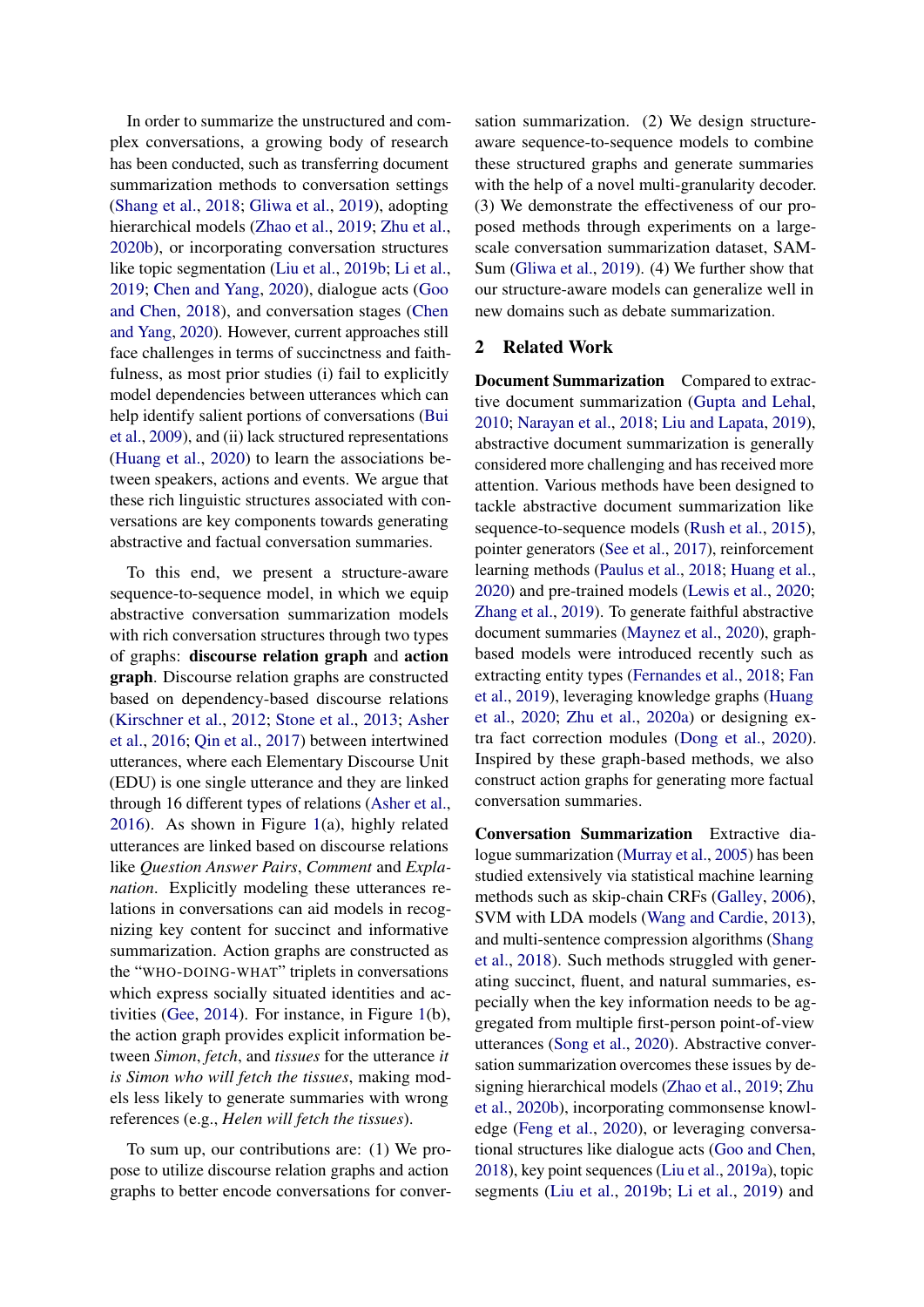<span id="page-2-1"></span>

(a) Utterance and Graph Encoder

(b) Multi-granularity Decoder

Figure 2: Model architecture. Each utterance is encoded via transformer encoder; discourse relation graphs and action graphs are encoded through Graph Attention Networks (a). The multi-granularity decoder then generates summaries based on all levels of encoded information including utterances, action graphs, and discourse graphs.

stage developments [\(Chen and Yang,](#page-8-3) [2020\)](#page-8-3). Some recent research has also utilized discourse relations as input features in classifiers to detect important content in conversations [\(Murray et al.,](#page-9-11) [2006;](#page-9-11) [Bui](#page-8-5) [et al.,](#page-8-5) [2009;](#page-8-5) [Qin et al.,](#page-10-7) [2017\)](#page-10-7). However, current models still have not explicitly utilized the dependencies between different utterances, making models hard to leverage long-range dependencies and utilize these salient utterances. Moreover, less attention has been paid to identify the actions of different speakers and how they interact with or refer to each other, leading to unfaithful summarization with incorrect references or wrong reasoning [\(Gliwa et al.,](#page-8-2) [2019\)](#page-8-2). To fill these gaps, we propose to explicitly model actions within utterances, and relations between utterances in conversations in a structured way, by using discourse relation graphs and action graphs and further combining these for abstractive conversation summarization.

# 3 Methods

To generate abstractive and factual summaries from unstructured conversations, we propose to model structural signals in conversations by first constructing discourse relation graphs and action graphs (Section [3.1\)](#page-2-0), and then encoding the graphs together with conversations (Section [3.2\)](#page-3-0) as well as incorporating these different levels of information in the decoding stage through a multi-granularity decoder (Section [3.3\)](#page-4-0) to summarize given conversations. The overall architecture is shown in Figure [2.](#page-2-1)

# <span id="page-2-0"></span>3.1 Structured Graph Construction

This section describes how to construct the discourse relation graphs and action graphs. Formally, for a given conversation  $\mathbf{C} = {\mathbf{u}_0, ..., \mathbf{u}_m}$ with m utterances, we construct *discourse relation graph*  $G^D = (\mathbf{V}^D, \mathbf{E}^D)$ , where  $\mathbf{V}^D$  is the set of nodes representing Elementary Discourse Units (EDUs), and  $\mathbf{E}^{D}$  is the adjacent matrix that describes the relations between EDUs, and *action graph*  $\mathcal{G}^A = (\mathbf{V}^A, \mathbf{E}^A)$ , where  $\mathbf{V}^A$  is the set of nodes representing "WHO", "DOING" and "WHAT" arguments, and  $\mathbf{E}^{A}$  is the adjacent matrix to link "WHO-DOING-WHAT" triples.

Discourse Relation Graph Utterances from different speakers do not occur in isolation; instead, they are related within the context of discourse [\(Murray et al.,](#page-9-11) [2006;](#page-9-11) [Qin et al.,](#page-10-7) [2017\)](#page-10-7), which has been shown effective for dialogue understanding like identifying the decisions in multi-party dialogues [\(Bui et al.,](#page-8-5) [2009\)](#page-8-5) and detecting salient content in email conversations [\(McKeown et al.,](#page-9-12) [2007\)](#page-9-12). Although current attention-based neural models are supposed to, or might implicitly, learn certain relations between utterances, they often struggle to focus on many informative utterances [\(Chen and](#page-8-3) [Yang,](#page-8-3) [2020;](#page-8-3) [Song et al.,](#page-10-11) [2020\)](#page-10-11) and fail to address long-range dependencies [\(Xu et al.,](#page-10-12) [2020\)](#page-10-12), especially when there are frequent interruptions. As a result, explicitly incorporating the discourse relations will help neural summarization models better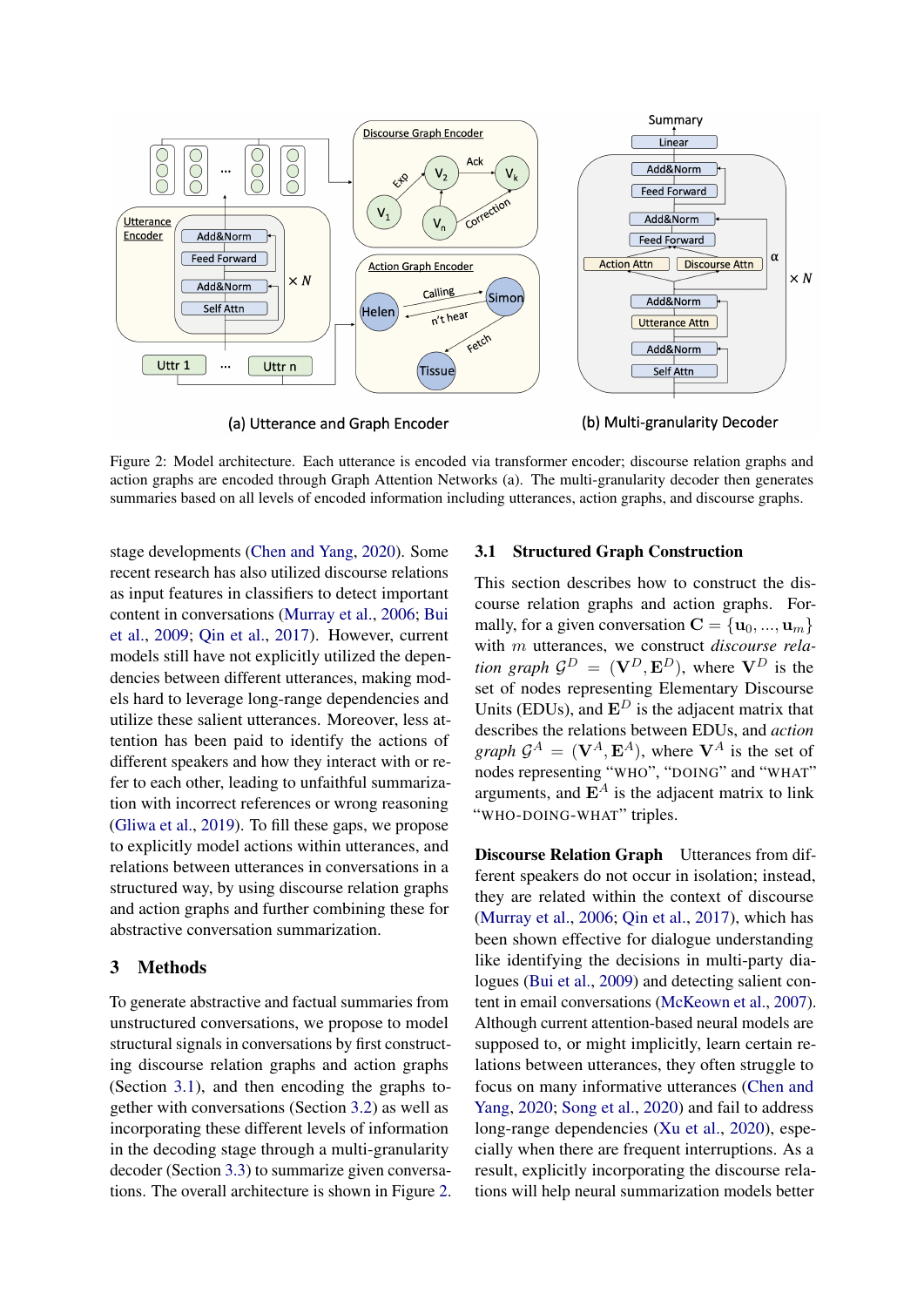encode the unstructured conversations and concentrate on the most salient utterances to generate more informative and less redundant summaries.

To do so, we view each utterance as an EDU and use the discourse relation types defined in [Asher et al.](#page-8-6) [\(2016\)](#page-8-6). We first pre-train a discourse parsing model [\(Shi and Huang,](#page-10-13) [2019\)](#page-10-13) on a humanannotated multiparty dialogue corpus [\(Asher et al.,](#page-8-6) [2016\)](#page-8-6), with 0.775 F1 score on link predictions and 0.557 F1 score on relation classifications, which are comparable to the state-of-the-art results [\(Shi](#page-10-13) [and Huang,](#page-10-13) [2019\)](#page-10-13). We then utilize this pre-trained parser to predict the discourse relations within conversations in our SAMSum corpus [\(Gliwa et al.,](#page-8-2) [2019\)](#page-8-2). The distribution of these predicted discourse relation types is: Comment (19.3%), Clarification Question (15.2%), Elaboration (2.3%), Acknowledgement(8.4%), Continuation (10.1%), Explanation (2.8%), Conditional (0.2 %), Question Answer Pair (21.5%), Alternation (0.3%), Q-Elab (2.5%), Result (5.5%), Background (0.4%), Narration  $(0.4\%)$ , Correction  $(0.4\%)$ , Parallel  $(0.9\%)$ , and Contrast (1.0%). Then for each conversation, we construct a discourse relation graph  $\mathcal{G}^D$  =  $(\mathbf{V}^D, \mathbf{E}^D)$ , where  $\mathbf{V}^D[k]$  represents the k-th utterance.  $\mathbf{E}^{D}[i][j] = r$  if there is a link from the *i*-th utterance to the  $j$ -th one with discourse relation  $r$ .

Action Graph The "*who-doing-what*" triples from utterances can provide explicit visualizations of speakers and their actions [\(Moser,](#page-9-13) [2001;](#page-9-13) [Gee,](#page-8-7) [2014;](#page-8-7) [Sacks et al.,](#page-10-2) [1978\)](#page-10-2). Simply relying on neural models to identify this information from conversations often fail to produce factual characterizations of concrete details happened [\(Cao et al.,](#page-8-13) [2018;](#page-8-13) [Huang et al.,](#page-9-1) [2020\)](#page-9-1). To this end, we extract "WHO-DOING-WHAT" triples from utterances and construct action graphs for conversation summarization. Specifically, we first transform the first-person point-of-view utterances to its thirdperson point-of-view forms based on simple rules: (i) substituting first/second-person pronouns with the names of current speaker or surrounding speakers and (ii) replacing third-person pronouns based on coreference clusters in conversations detected by the Stanford CoreNLP [\(Manning et al.,](#page-9-14) [2014\)](#page-9-14). For example, an utterance "*I'll bring it to you tomorrow*" from Amanda to Jerry will be transformed into "*Amanda'll bring cakes to Jerry tomorrow*". Then we extract "WHO-DOING-WHAT" (subjectpredicate-object) triples from transformed conversations using the open information extraction (Ope-

nIE) systems  $<sup>1</sup>$  $<sup>1</sup>$  $<sup>1</sup>$  [\(Angeli et al.,](#page-8-14) [2015\)](#page-8-14). We then con-</sup> struct the Action Graph  $\mathcal{G}^A = (\mathbf{V}^A, \mathbf{E}^A)$  from the extracted triples by taking arguments ("WHO", "DOING", or "WHAT") as nodes in  $V^A$ , and connect them with edge  $\mathbf{E}^{A}[i][j] = 1$  if they are adjacent in one "WHO-DOING-WHAT" triple.

#### <span id="page-3-0"></span>3.2 Encoder

Given a conversation and its corresponding discourse relation graph and action graph, we utilize a utterance encoder and two graph encoders, to obtain its hidden representations shown in Figure [2\(](#page-2-1)a).

### 3.2.1 Utterance Encoder

We initialize our utterance encoder  $F_U(.)$  with a pre-trained encoder, i.e., BART-base [\(Lewis et al.,](#page-9-3) [2020\)](#page-9-3), and encode tokens  $\{x_{i,0},...,x_{i,l}\}\$ in a utterance  $\mathbf{u}_i$  into its hidden representation:

$$
\{h_{i,0}^U, ..., h_{i,l}^U\} = F_U(\{x_{i,0}, ..., x_{i,l}\})
$$
 (1)

Here we add a special token  $x_{i,0} =$ <s> at the beginning of each utterance to represent it.

### 3.2.2 Graph Encoder

Node Initialization For *discourse relation graph*, we employ the output embeddings of the special tokens  $x_{i,0}$  from the utterance encoder, i.e.,  $h_{i,0}^U$ , to initialize the *i*-th node  $v_i^D$  in  $\mathcal{G}^D$ . We use a one-hot embedding layer to encode the relations  $\mathbf{E}^{D}[i][j] = e_{i,j}^{D}$  between utterance i and j. For *action graph*, we first utilize  $F_U(.)$  to encode each token in nodes  $v_i^A$  and then average their output embeddings as their initial representations.

Structured Graph Attention Network Based on Graph Attention Network (Veličković et al., [2018\)](#page-10-14), we utilize these relations between nodes to encode each node  $v_i^D$  in  $\mathcal{G}^D$  or  $v_i^A$  in  $\mathcal{G}^A$  through:

$$
\alpha_{ij} = \frac{\exp\left(\sigma\left(\mathbf{a}^T \left[\mathbf{W} v_i \|\mathbf{W} v_j\|\mathbf{W_e} e_{i,j}\right]\right)\right)}{\sum_{k \in \mathcal{N}_i} \exp\left(\sigma\left(\mathbf{a}^T \left[\mathbf{W} v_i \|\mathbf{W} v_k\|\mathbf{W_e} e_{i,k}\right]\right)\right)}
$$

$$
h_i = \sigma(\sum \alpha_{ii} \mathbf{W} v_i)
$$

$$
h_i = \sigma(\sum_{j \in \mathcal{N}_i} \alpha_{ij} \mathbf{W} v_j)
$$

 $W$ ,  $W_e$  and a are trainable parameters. [.||.] denotes the concatenation of two vectors.  $\sigma$  is the activation function,  $\mathcal{N}_i$  is the set containing node $i$ 's neighbours in  $\mathcal{G}$ .

<span id="page-3-1"></span><sup>1</sup>[https://github.com/philipperemy/](https://github.com/philipperemy/Stanford-OpenIE-Python) [Stanford-OpenIE-Python](https://github.com/philipperemy/Stanford-OpenIE-Python)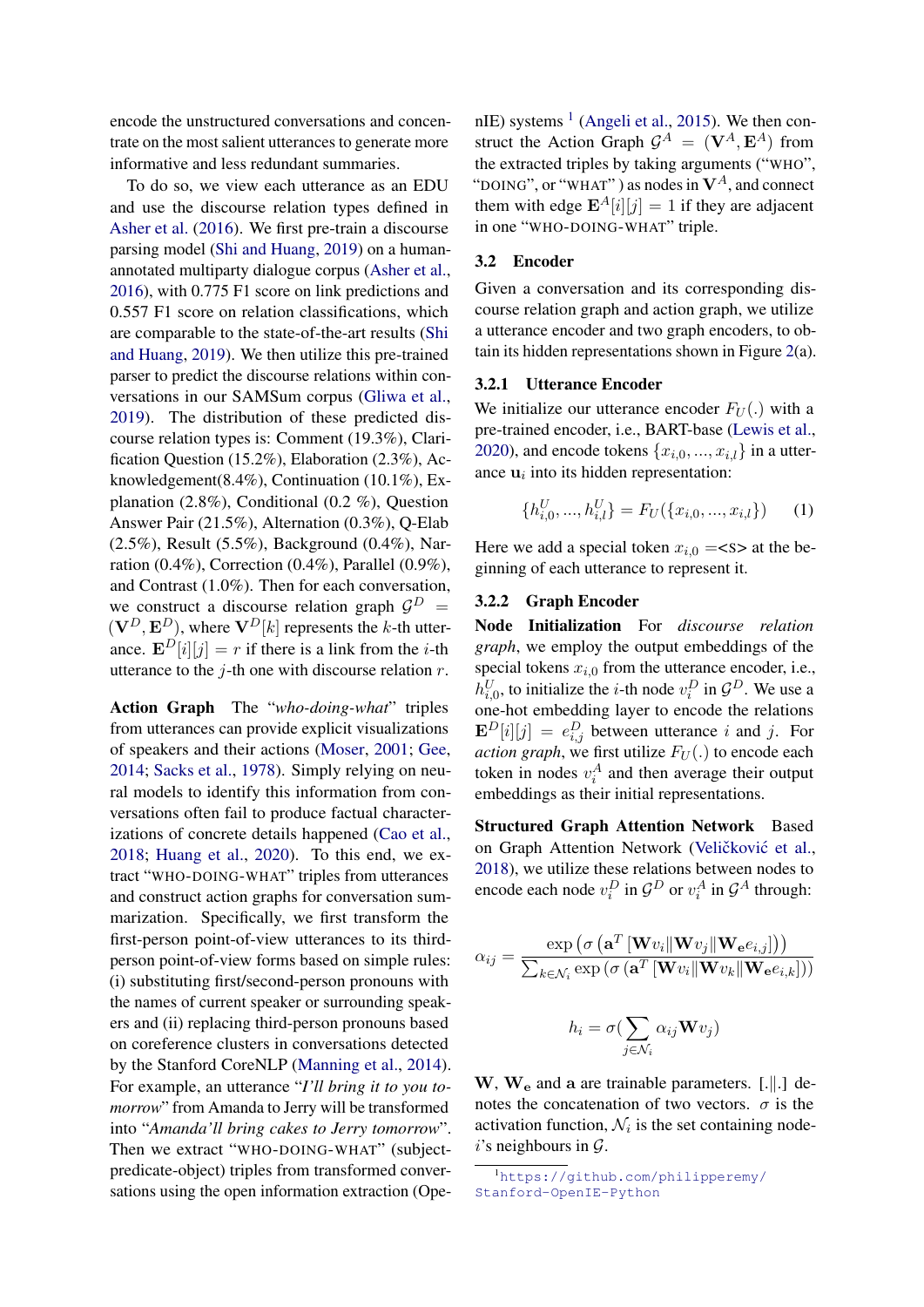<span id="page-4-1"></span>

| <b>Dataset</b> |       | Split $\parallel$ # Conv | $\#$ Participants $\ $ | # Turns | $\pm$ # Discourse Edges $\pm$ # Action Triples $\pm$ |       |
|----------------|-------|--------------------------|------------------------|---------|------------------------------------------------------|-------|
|                | Train | 14732                    | 2.40                   | 11.17   | 8.47                                                 | 6.72  |
| SAMSum         | Val   | 818                      | 2.39                   | 10.83   | 8.34                                                 | 6.48  |
|                | Test  | 819                      | 2.36                   | 11.25   | 8.63                                                 | 6.81  |
| ADSC           | Full  | 45                       | 2.00                   | 7.51    | 6.51                                                 | 37.20 |

Table 1: Statistics of the used datasets, including the total number of conversations (# Conv), the average number of participants, turns, discourse edges and action triples per conversation.

Through two graph encoders  $F_D(.,.)$  and  $F_A(., .),$  we then obtain the hidden representations of these nodes as:

$$
\{h_0^D, ..., h_m^D\} = F_D(\{v_0^D, ..., v_m^D\}, \mathbf{E}^D)
$$
 (2)

$$
\{h_0^A, ..., h_n^A\} = F_A(\{x_0^A, ..., x_n^A\}, \mathbf{E}^A)
$$
 (3)

# <span id="page-4-0"></span>3.3 Multi-Granularity Decoder

Different levels of encoded representations are then aggregated via our multi-granularity decoder to generate summaries as shown in Figure [2\(](#page-2-1)b). With s − 1 previously generated tokens  $y_1, ..., y_{s-1}$ , our decoder  $G(.)$  predicts the *l*-th token via:

$$
\hat{y} = G(y_{1:s-1}, F_U(\mathbf{C}), F_D(\mathcal{G}^D), F_A(\mathcal{G}^A)) \quad (4)
$$

$$
P(\tilde{y}_s|y_{< s}, \mathbf{C}, \mathcal{G}^D, \mathcal{G}^A) = \text{Softmax}(W_p \hat{y})
$$
 (5)

To better incorporate the information in constructed graphs, different from the traditional pretrained BART model [\(Lewis et al.,](#page-9-3) [2020\)](#page-9-3), we improve the BART transformer decoder with two extra cross attentions (Discourse Attention and Action Attention) added to each decoder layer, which attends to the encoded node representations in discourse relation graphs and action graphs.

In each decoder layer, after performing the original cross attentions over every token in utterances  ${h_{i,0:l}^U}$  and getting the utterance-attended representation  $x^U$ , multi-granularity decoder then conducts cross attentions over nodes  $\{h_{0:m}^D\}$  and  $\{h_{0:n}^A\}$  that are encoded from graph encoders in parallel, to obtain the discourse-attended representation  $x^D$ and action-attended representation  $x^A$ . These two attended vectors are then combined into a structureaware representation  $x^S$ , through a feed-forward network for further forward passing in the decoder.

To alleviate the negative impact of randomly initialized graph encoders and cross attentions over graphs on pre-trained BART decoders at early stages and accelerate the learning of newlyintroduced modules during training, we apply ReZero [\(Bachlechner et al.,](#page-8-15) [2020\)](#page-8-15) to the residual

connection after attending to graphs in each decoder layer:

$$
\tilde{x}^S = x^U + \alpha x^S \tag{6}
$$

where  $\alpha$  is one trainable parameter instead of a fixed value 1, which modulates updates from cross attentions over graphs.

**Training** During training, we seek to minimize the cross entropy and use the teacher-forcing strategy [\(Bengio et al.,](#page-8-16) [2015\)](#page-8-16):

$$
\mathcal{L} = -\sum \log P(\tilde{y}_l | y_{\leq l}, \mathbf{C}, \mathcal{G}^D, \mathcal{G}^A)
$$
 (7)

# 4 Experiments

# 4.1 Datasets

We trained and evaluated our models on a conversation summarization dataset SAMSum [\(Gliwa et al.,](#page-8-2) [2019\)](#page-8-2) covering messenger-like conversations about daily topics, such as arranging meetings and discussing events. We also showed the generalizability of our models on the Argumentative Dialogue Summary Corpus (ADSC) [\(Misra et al.,](#page-9-15) [2015\)](#page-9-15), a debate summarization corpus. The data statistics of two datasets were shown in Table [1,](#page-4-1) with the discourse relation types distributions in the Appendix.

#### 4.2 Baselines

We compare our methods with several baselines:

- Pointer Generator [\(See et al.,](#page-10-0) [2017\)](#page-10-0): We followed the settings in [Gliwa et al.](#page-8-2) [\(2019\)](#page-8-2) and used special tokens to separate each utterance.
- Transformer [\(Vaswani et al.,](#page-10-15) [2017\)](#page-10-15): We trained transformer seq2seq models following the OpenNMT [\(Klein et al.,](#page-9-16) [2017\)](#page-9-16).
- **D-HGN** [\(Feng et al.,](#page-8-1) [2020\)](#page-8-1) incorporated commonsense knowledge from ConceptNet [\(Liu](#page-9-17) [and Singh,](#page-9-17) [2004\)](#page-9-17) for dialogue summarization.
- BART [\(Lewis et al.,](#page-9-3) [2020\)](#page-9-3): We utilized BART <sup>[2](#page-4-2)</sup>, and separated utterances by a special token.

<span id="page-4-2"></span> $2$ The version on 10/7 in [https://huggingface.co/](https://huggingface.co/transformers/model_doc/bart.html) [transformers/model\\_doc/bart.html](https://huggingface.co/transformers/model_doc/bart.html)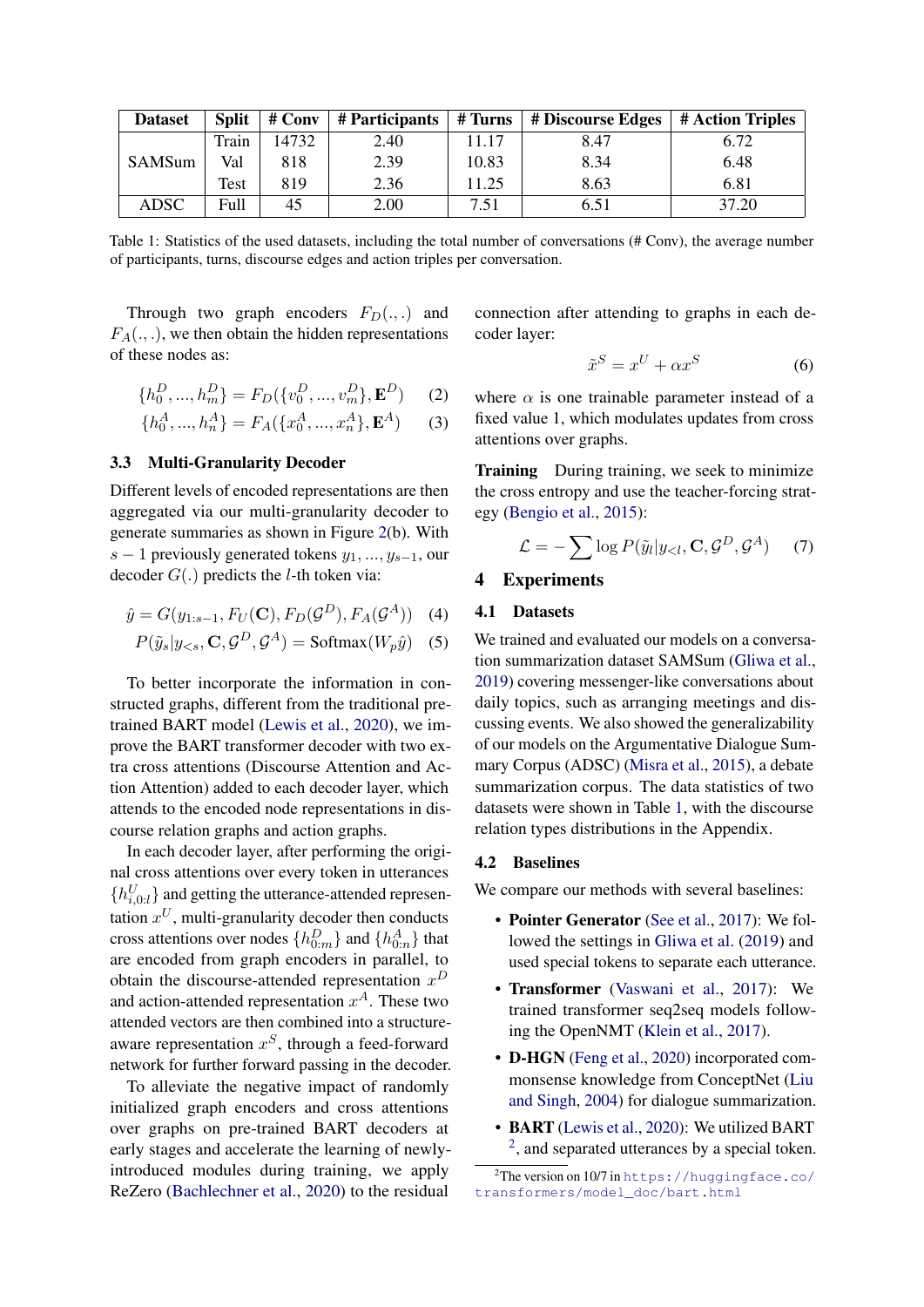<span id="page-5-1"></span>

| Model                                    | <b>ROUGE-1</b> |       |                          | ROUGE-2 |                          |                          | <b>ROUGE-L</b> |       |       |
|------------------------------------------|----------------|-------|--------------------------|---------|--------------------------|--------------------------|----------------|-------|-------|
|                                          | F              |       |                          | F       |                          | R                        | F              |       |       |
| Pointer Generator (See et al., 2017)     | 40.08          |       | -                        | 15.28   | $\overline{\phantom{0}}$ | -                        | 36.63          | ۰     |       |
| Transformer (Vaswani et al., 2017)       |                |       | $\overline{\phantom{0}}$ | 10.76   | $\overline{\phantom{0}}$ | $\overline{\phantom{0}}$ | 32.73          |       |       |
| D-HGN (Feng et al., 2020)                |                |       |                          | 18.07   | $\overline{\phantom{0}}$ | $\overline{\phantom{a}}$ | 39.56          |       |       |
| Multi-view Seq2Seq (Chen and Yang, 2020) | 45.56          | 52.13 | 44.68                    | 22.30   | 25.58                    | 22.03                    | 44.70          | 50.82 | 43.29 |
| BART (Lewis et al., 2020)                | 45.15          | 49.58 | 45.97                    | 21.66   | 23.95                    | 22.16                    | 44.46          | 48.92 | 44.26 |
| S-BART w. Discourse +                    | 45.89          | 51.34 | 45.87                    | 22.50   | 25.26                    | 22.33                    | 44.83          | 49.93 | 44.17 |
| S-BART w. Action †                       | 45.67          | 50.25 | 46.44                    | 22.39   | 24.70                    | 22.96                    | 44.86          | 49.29 | 44.75 |
| S-BART w. Discourse&Action †             | 46.07          | 51.13 | 46.24                    | 22.60   | 25.11                    | 22.81                    | 45.00          | 49.82 | 44.47 |

Table 2: ROUGE-1, ROUGE-2 and ROUGE-L scores for different models on the SAMSum Corpus test set. Results are averaged over three random runs. † means our methods. We performed Pitman's permutation test [\(Dror et al.,](#page-8-17) [2018\)](#page-8-17) and found that *S-BART w. Discourse& Action* significantly outperformed the base *BART* (p < 0.05).

<span id="page-5-3"></span>

| Model                        | <b>ROUGE-1</b> |       |       | ROUGE-2 |       |       | <b>ROUGE-L</b> |       |       |
|------------------------------|----------------|-------|-------|---------|-------|-------|----------------|-------|-------|
|                              |                |       |       | н       |       |       | н              | p     |       |
| BART (Lewis et al., 2020)    | 20.90          | 51.71 | 13.53 | 5.04    | 12.46 | 3.24  | 21.23          | 56.29 | 13.54 |
| S-BART w. Discourse †        | 22.42          | 54.13 | 14.60 | 5.58    | 13.83 | 3.61  | 22.16          | 51.88 | 14.45 |
| S-BART w. Action †           | 30.91          | 85.42 | 19.12 | 20.64   | 56.31 | 12.78 | 35.30          | 85.51 | 22.58 |
| S-BART w. Discourse&Action † | 34.74          | 84.99 | 22.20 | 23.86   | 58.08 | 15.24 | 38.69          | 83.81 | 25.51 |

Table 3: ROUGE-1, ROUGE-2 and ROUGE-L scores on the out-of-domain ADSC corpus using different models trained on SAMSum Corpus. † means our methods.

• Multi-View Seq2Seq [\(Chen and Yang,](#page-8-3) [2020\)](#page-8-3) utilized topic and stage views on top of BART for summarizing conversations.

### 4.3 Implementation Details

We used the BART-base model to initialize our sequence-to-sequence model for training in all experiments. For parameters in the original BART encoder/decoder, we followed the default settings and set the learning rate 3e-5 with 120 warm-up steps. For graph encoders, we set the number of hidden dimensions as 768, the number of attention heads as 2, the number of layers as 2, and the dropout rate as 0.2. For graph cross attentions added to BART decoder layers, we set the number of attention heads as 2. The weights  $\alpha$  in ReZero residual connections were initialized with 1. The learning rate for parameters in newly added modules was 3e-4 with 60 warm-up steps. All experiments were performed on GeForce RTX 2080Ti (11GB memory).

### 4.4 Results on In-Domain Corpus

Automatic Evaluation We evaluated all the models with the widely used automatic metric, ROUGE scores [\(Lin and Och,](#page-9-18) [2004\)](#page-9-18)  $3$ , and reported ROUGE-1, ROUGE-2, and ROUGE-L in Table [2.](#page-5-1) We found that, compared to simple

<span id="page-5-2"></span>

| Models                     | Fac. | Suc. | Inf. |
|----------------------------|------|------|------|
| Ground Truth               | 4.29 | 4.40 | 4.06 |
| <b>BART</b>                | 3.90 | 4.13 | 3.74 |
| S-BART w. Discourse        | 4.11 | 4.42 | 3.98 |
| S-BART w. Action           | 4.17 | 4.29 | 3.95 |
| S-BART w. Discourse&Action | 4.19 | 4.41 | 3.91 |

Table 4: Human evaluation on Factualness, Succinctness, Informativeness. All model variants of *S-BART* received significantly higher ratings than *BART* (student t-test,  $p < 0.05$ ).

sequence-to-sequence models (*Pointer Generator* and *Transformer*), incorporating extra information such as commonsense knowledge from ConceptNet (*D-HGN*) increased the ROUGE metrics. When equipped with pre-trained models and simple conversation structures such as topics and conversation stages, *Multi-View Seq2Seq* boosted ROUGE scores. Incorporating discourse relation graphs or action graphs helped the performances of summarization, suggesting the effectiveness of explicitly modeling relations between utterances and the associations between speakers and actions within utterances. Combining two different structured graphs produced better ROUGE scores compared to previous state-of-the-art methods and our base models, with an increase of 2.0% on ROUGE-1, 4.3% on ROUGE-2, and 1.2% on ROUGE-L compared to our base model, *BART*. This indicates that, our structure-aware models with discourse and action graphs could help abstractive conversation summarization, and these two graphs complemented each

<span id="page-5-0"></span> $3$ We followed fairseq and used [https://github.](https://github.com/pltrdy/rouge) [com/pltrdy/rouge](https://github.com/pltrdy/rouge) to calculate ROUGE scores. Note that different tools may result in different ROUGE scores.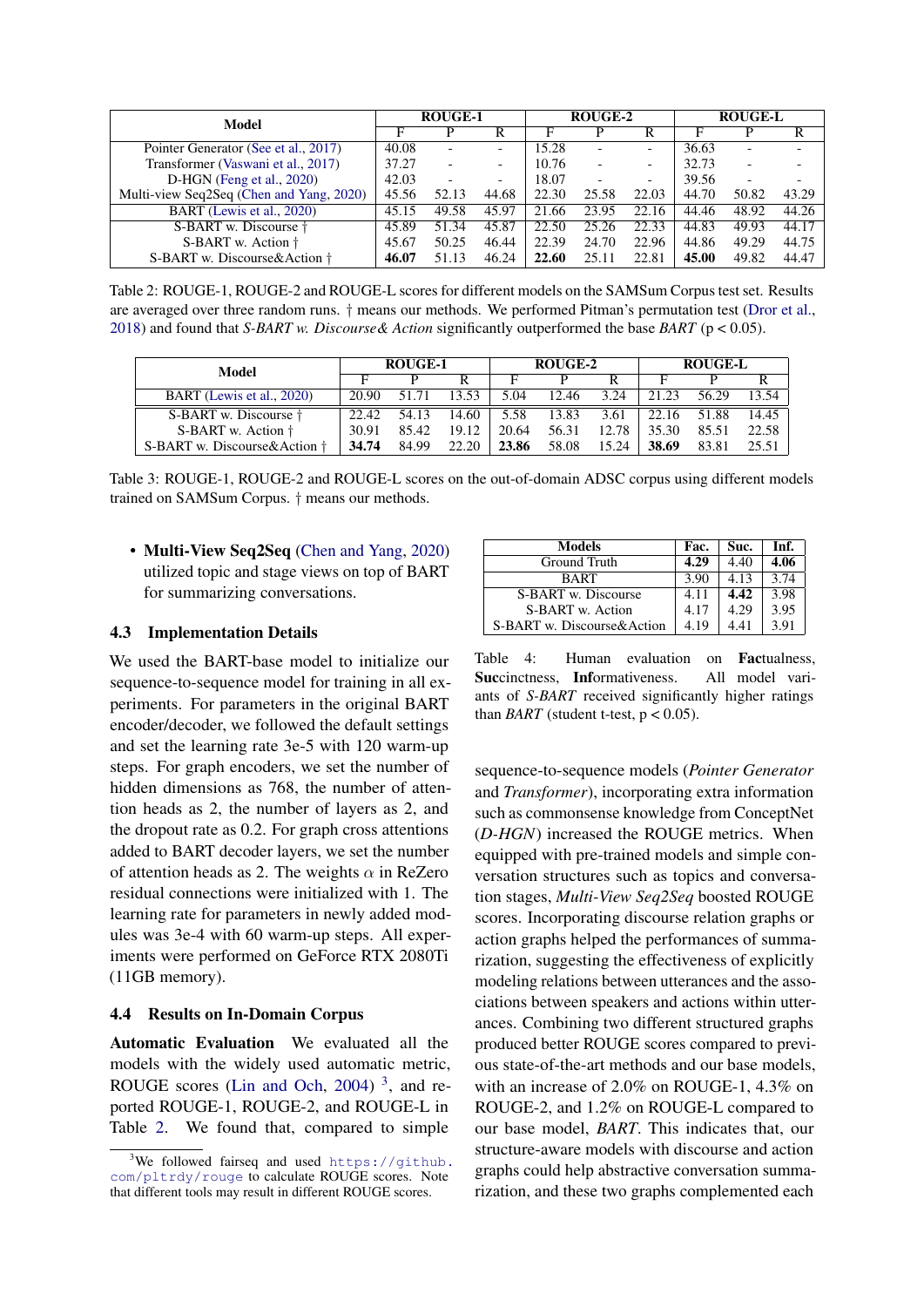other in generating better summaries.

Human Evaluation We conducted human evaluation to qualitatively evaluate the generated summaries. Specifically, we asked annotators from Amazon Mechanical Turk to score a set of randomly sampled 100 generated summaries from ground-truth, BART and our structured models, using a Likert scale from 1 (worst) to 5 (best) in terms of factualness (e.g., associates actions with the right actors) , succinctness (e.g., does not contain redundant information), and informativeness (e.g., covers the most important content) [\(Feng](#page-8-1) [et al.,](#page-8-1) [2020;](#page-8-1) [Huang et al.,](#page-9-1) [2020\)](#page-9-1). To increase annotation quality, we required turkers to have a 98% approval rate and at least 10,000 approved tasks for their previous work. Each message was rated by three workers. The scores for each summary were averaged. The Intra-Class Correlation was 0.543, showing moderate agreement [\(Koo and Li,](#page-9-19) [2016\)](#page-9-19).

As shown in Table [4,](#page-5-2) *S-BART* that utilized structured information from discourse relation graphs and action graphs generated significantly better summaries with respect to factualness, succinctness, and informativeness. This might because that the incorporation of structured information such as discourse relations helped *S-BART* to recognize the salient parts in conversations, and thus improve the succinctness and informativeness over *BART*. Modeling the connections between speakers and actions greatly helped generate more factual summaries than the baselines, e.g., with an increase of 0.27 from *BART* to *S-BART w. Action*.

#### 4.5 Results on Out-Of-Domain Corpus

To investigate the generalizability of our structureaware models, we then tested the *S-BART* model trained on SAMSum corpus directly on the debate summarization domain (ADSC Corpus [\(Misra](#page-9-15) [et al.,](#page-9-15) [2015\)](#page-9-15)) in a zero-shot setting. Besides the differences in topics, utterances in debate conversations were generally longer and include more action triples (37.20 vs 6.81 as shown in Table [1\)](#page-4-1) and fewer participants. The distribution of discourse relation types also differed a lot across different domains[4](#page-6-0) (e.g., more *Contrast* in debates (19.5%) than in daily conversations (1.0%)).

As shown in Table [3,](#page-5-3) our single graph models *S-BART w. Discourse* and *S-BART w. Action* boosted ROUGE scores compared to *BART*, suggesting that utilizing structures can also increase

<span id="page-6-1"></span>

| <b>Graph Types</b>                                | R-1 | $R-2$   R-L |
|---------------------------------------------------|-----|-------------|
| S-BART w. Discourse Graph   45.89   22.50   44.83 |     |             |
| S-BART w. Random Graph   45.28   21.80   44.30    |     |             |

Table 5: ROUGE-1, ROUGE-2 and ROUGE-L scores of S-BART with either the constructed discourse relation graphs or random graphs. Results are averaged over three random runs.

<span id="page-6-2"></span>

| <b>Combination Strategy</b>    | $R-1$ | $R-2$ | $R-I$ |
|--------------------------------|-------|-------|-------|
| Parallel                       | 46.07 | 22.60 | 45.00 |
| Sequential (discourse, action) | 45.40 | 22.14 | 44.67 |
| Sequential (action, discourse) | 45.62 | 22.41 | 44.62 |

Table 6: ROUGE-1, ROUGE-2 and ROUGE-L scores of S-BART models using different ways to combine discourse relation graphs and action graphs. Results are averaged over three random runs.

the generalizability of conversation summarization methods. However, contrary to in-domain results in Table [2,](#page-5-1) action graphs led to much more gains than discourse graphs. This indicated that when domain shifts, action triples were most robust in terms of zero-shot setups; differences in discourse relation distributions could limit such generalization. Consistent with in-domain scenarios, our *S-BART w. Discourse&Action* achieved better results, with an increase of 66.2% on ROUGE-1, 373.4% on ROUGE-2, and 82.2% on ROUGE-L over *BART*.

#### 4.6 Ablation Studies

This part conducted ablation studies to show the effectiveness of structured graphs in our *S-BART*.

The Quality of Discourse Relation Graphs We showed how the quality of discourse relation graphs affected the performances of conversation summarization in Table [5.](#page-6-1) Specifically, we compared the ROUGE scores of S-BART using our constructed discourse relation graphs (*S-BART w. Discourse Graph*) and S-BART using randomly generated discourse relation graphs *S-BART w. Random Graph* where both connections between nodes and relation types were randomized. The number of edges in two graphs was kept the same. We found that S-BART with our discourse graphs outperformed models with random graphs, indicating the effectiveness of the constructed discourse relation graphs and the importance of their qualities.

Different Ways to Combine Graphs We experimented with different ways to combine discourse relation graphs and action graphs in our *S-BART w. Discourse & Action*, and presented the results

<span id="page-6-0"></span><sup>&</sup>lt;sup>4</sup>The detailed distributions were shown in the Appendix.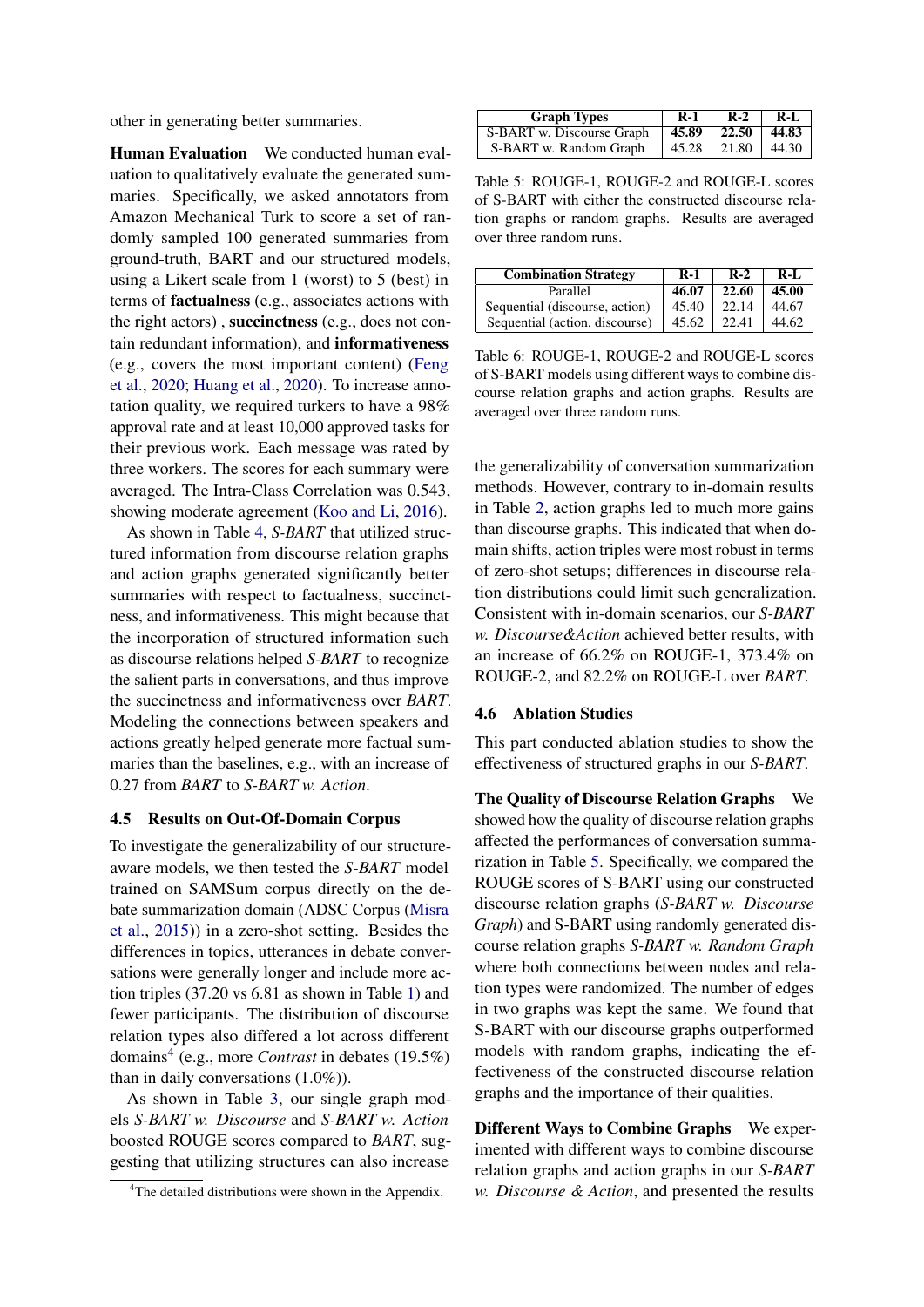<span id="page-7-0"></span>

Figure 3: Averaged  $\alpha$  over decoder layers in the trained S-BART models using different graphs

in Table [6.](#page-6-2) Here, parallel strategy performed cross attentions on different graphs separately and then combined the attended results with feed-forward networks as discussed in Section [3.3;](#page-4-0) sequential strategy performed cross attentions on two graphs in a specific order (from discourse relation graphs to actions graphs, or vice versa). We found that the parallel strategy showed better performances and the sequential ones did not introduce gains compared to S-BART with single graphs. This demonstrates that discourse relation graphs and action graphs were both important and provided different signals for abstractive conversation summarization.

Visualizing ReZero Weights We further tested our structure-aware BART with two ReZero settings: (i) initializing  $\alpha$  from 0, (ii) initializing  $\alpha$ from 1, and found initializing  $\alpha$  from 1 would bring in more performance gains (see Appendix). We then visualized the average  $\alpha$  over different decoder layers after training in Figure [3,](#page-7-0) and observed that (i) when  $\alpha$  was initialized with 1, the final  $\alpha$  was much larger than the setting where  $\alpha$  was initialized with 0, which might because randomly initialized modules barely received supervisions at early stages and therefore contributes less to *BART*. (ii) Compared to discourse graphs, action graphs received higher  $\alpha$  weights after training in both initializing settings, suggesting that the information from structured action graphs might be harder for the end-to-end *BART* models to capture. (iii) Utilizing both graphs spontaneously led to higher ReZero weights, further validating the effectiveness of combining discourse relation graphs and action graphs and their complementary properties.

### 4.7 Error Analyses

To inspect when our summarization models could help the conversations summarization, we visualized the average number of discourse edges and the

<span id="page-7-1"></span>

| <b>Conversations</b> | # Num | # Dis. | # Act. |  |
|----------------------|-------|--------|--------|--|
| <b>Test Set</b>      | 819   | 8.63   | 6.81   |  |
| Similar              | 373   | 8.31   | 6.36   |  |
| Increase             | 208   | 9.13   | 7.40   |  |
| Challenging          | 160   | 9.58   | 7.85   |  |

Table 7: The total number of examples, average number of Discourse edges and Action triples in different set of conversations in the SAMSUM test set.

average number of action triples in three sets of conversations in Table [7:](#page-7-1) (i) Similar: examples where *S-BART* generated similar ROUGE scores (the differences were less than 0.1) compared to *BART*; (ii) Increase: examples where *S-BART* resulted in higher ROUGE scores (the differences were larger than 1.0) compared to *BART*; (iii) Challenging: examples where both *S-BART* and *BART* showed low ROUGE scores (ROUGE-1 < 20.0, ROUGE-2  $< 10.0$ , ROUGE-L  $< 10.0$ ).

When the structures in conversations were simpler (fewer discourse edges and fewer action triples than the average), *BART* showed similar performance as *S-BART*. As the structures of conversations become more complex with more discourse relations and more action mentions, *S-BART* outperformed *BART* as it explicitly incorporated these structured graphs. However, both *BART* and *S-BART* struggled when there were much more interactions beyond certain thresholds, calling for better mechanisms to model structures in conversations for generating better summaries.

#### 5 Conclusion

In this work, we introduced a structure-aware sequence-to-sequence model for abstractive conversation summarization by incorporating discourse relations between utterances, and the connections between speakers and actions within utterances. Experiments and ablation studies on SAMSum corpus showed the effectiveness of these structured graphs in aiding the task of conversation summarization via both quantitative and qualitative evaluation metrics. Results in zero-shot settings on ADCS Corpus further demonstrated the generalizability of our structure-aware models. In the future, we plan to extend our current conversation summarization models for various application domains such as emails, debates, and podcasts, and in conversations that might involve longer utterances and more participants in an unsynchronized way.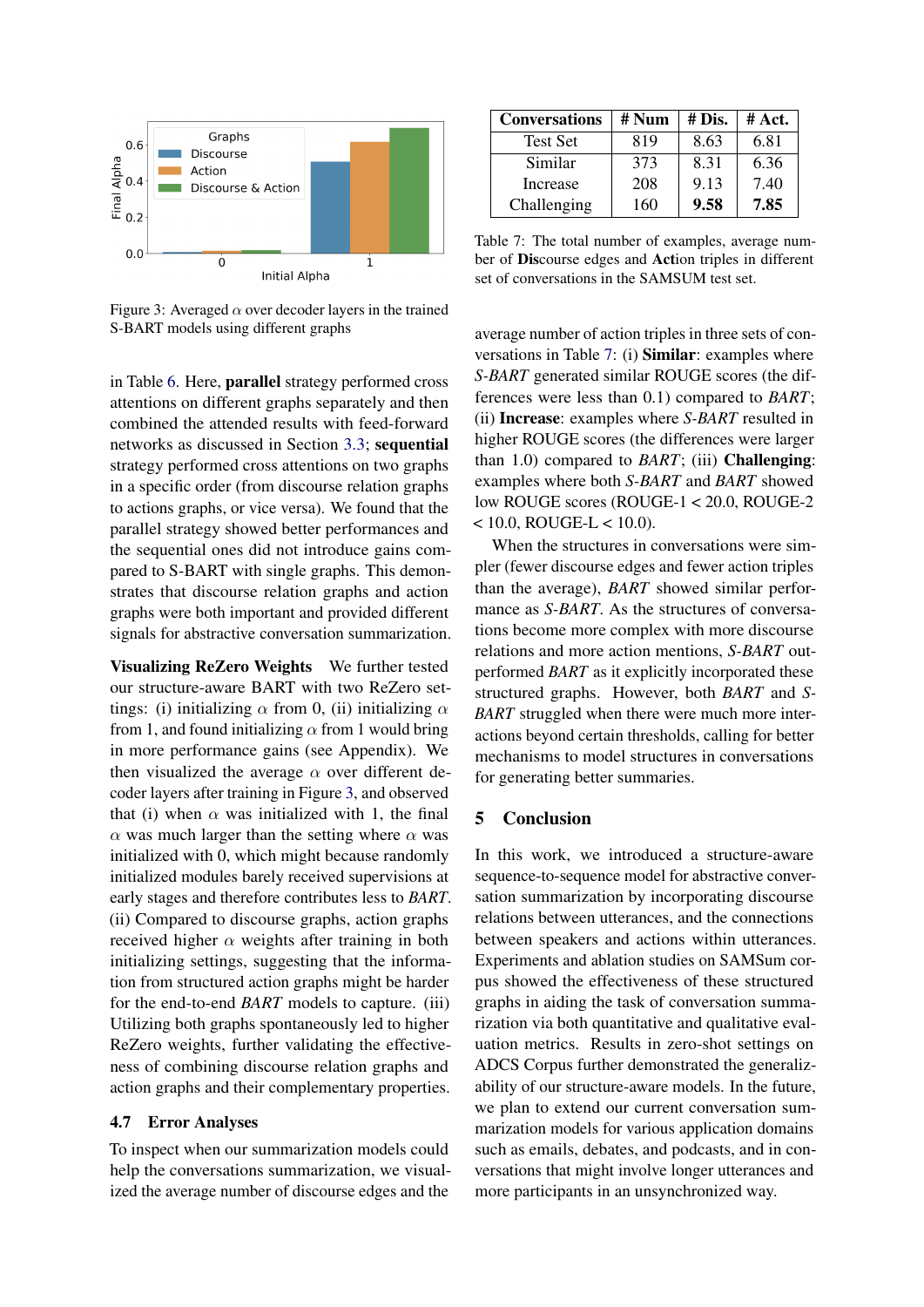# Acknowledgment

We would like to thank the anonymous reviewers for their helpful comments, and the members of Georgia Tech SALT group for their feedback. This work is supported in part by grants from Google, Amazon and Salesforce.

# References

- <span id="page-8-14"></span>Gabor Angeli, Melvin Jose Johnson Premkumar, and Christopher D. Manning. 2015. [Leveraging linguis](https://doi.org/10.3115/v1/P15-1034)[tic structure for open domain information extraction.](https://doi.org/10.3115/v1/P15-1034) In *Proceedings of the 53rd Annual Meeting of the Association for Computational Linguistics and the 7th International Joint Conference on Natural Language Processing (Volume 1: Long Papers)*, pages 344–354, Beijing, China. Association for Computational Linguistics.
- <span id="page-8-6"></span>Nicholas Asher, Julie Hunter, Mathieu Morey, Benamara Farah, and Stergos Afantenos. 2016. Discourse structure and dialogue acts in multiparty dialogue: the stac corpus. In *Proceedings of the Tenth International Conference on Language Resources and Evaluation (LREC'16)*, pages 2721–2727.
- <span id="page-8-15"></span>Thomas Bachlechner, Bodhisattwa Prasad Majumder, Huanru Henry Mao, Garrison W Cottrell, and Julian McAuley. 2020. Rezero is all you need: Fast convergence at large depth. *arXiv preprint arXiv:2003.04887*.
- <span id="page-8-16"></span>Samy Bengio, Oriol Vinyals, Navdeep Jaitly, and Noam Shazeer. 2015. Scheduled sampling for sequence prediction with recurrent neural networks. In *Advances in Neural Information Processing Systems*, pages 1171–1179.
- <span id="page-8-5"></span>Trung Bui, Matthew Frampton, John Dowding, and Stanley Peters. 2009. [Extracting decisions from](https://www.aclweb.org/anthology/W09-3934) [multi-party dialogue using directed graphical mod](https://www.aclweb.org/anthology/W09-3934)[els and semantic similarity.](https://www.aclweb.org/anthology/W09-3934) In *Proceedings of the SIGDIAL 2009 Conference*, pages 235–243, London, UK. Association for Computational Linguistics.
- <span id="page-8-13"></span>Ziqiang Cao, Furu Wei, W. Li, and Sujian Li. 2018. Faithful to the original: Fact aware neural abstractive summarization. In *AAAI*.
- <span id="page-8-3"></span>Jiaao Chen and Diyi Yang. 2020. [Multi-view sequence](https://www.aclweb.org/anthology/2020.emnlp-main.336)[to-sequence models with conversational structure](https://www.aclweb.org/anthology/2020.emnlp-main.336) [for abstractive dialogue summarization.](https://www.aclweb.org/anthology/2020.emnlp-main.336) In *Proceedings of the 2020 Conference on Empirical Methods in Natural Language Processing (EMNLP)*, pages 4106–4118, Online. Association for Computational Linguistics.
- <span id="page-8-11"></span>Yue Dong, Shuohang Wang, Zhe Gan, Yu Cheng, Jackie Chi Kit Cheung, and Jingjing Liu. 2020. [Multi-fact correction in abstractive text summariza](https://www.aclweb.org/anthology/2020.emnlp-main.749)[tion.](https://www.aclweb.org/anthology/2020.emnlp-main.749) In *Proceedings of the 2020 Conference on*

*Empirical Methods in Natural Language Processing (EMNLP)*, pages 9320–9331, Online. Association for Computational Linguistics.

- <span id="page-8-17"></span>Rotem Dror, Gili Baumer, Segev Shlomov, and Roi Reichart. 2018. The hitchhiker's guide to testing statistical significance in natural language processing. In *Proceedings of the 56th Annual Meeting of the Association for Computational Linguistics (Volume 1: Long Papers)*, pages 1383–1392.
- <span id="page-8-10"></span>Angela Fan, Claire Gardent, Chloé Braud, and Antoine Bordes. 2019. Using local knowledge graph construction to scale seq2seq models to multi-document inputs. In *Proceedings of the 2019 Conference on Empirical Methods in Natural Language Processing and the 9th International Joint Conference on Natural Language Processing (EMNLP-IJCNLP)*, pages 4177–4187.
- <span id="page-8-1"></span>Xiachong Feng, Xiaocheng Feng, Bing Qin, and Ting Liu. 2020. Incorporating commonsense knowledge into abstractive dialogue summarization via heterogeneous graph networks. *arXiv preprint arXiv:2010.10044*.
- <span id="page-8-9"></span>Patrick Fernandes, Miltiadis Allamanis, and Marc Brockschmidt. 2018. Structured neural summarization. In *International Conference on Learning Representations*.
- <span id="page-8-12"></span>Michel Galley. 2006. A skip-chain conditional random field for ranking meeting utterances by importance. In *Proceedings of the 2006 Conference on Empirical Methods in Natural Language Processing*, pages 364–372.
- <span id="page-8-0"></span>Shen Gao, Xiuying Chen, Zhaochun Ren, Dongyan Zhao, and Rui Yan. 2020. From standard summarization to new tasks and beyond: Summarization with manifold information. *arXiv preprint arXiv:2005.04684*.
- <span id="page-8-7"></span>James Paul Gee. 2014. *An introduction to discourse analysis: Theory and method*. Routledge.
- <span id="page-8-2"></span>Bogdan Gliwa, Iwona Mochol, Maciej Biesek, and Aleksander Wawer. 2019. [SAMSum corpus: A](https://doi.org/10.18653/v1/D19-5409) [human-annotated dialogue dataset for abstractive](https://doi.org/10.18653/v1/D19-5409) [summarization.](https://doi.org/10.18653/v1/D19-5409) In *Proceedings of the 2nd Workshop on New Frontiers in Summarization*, pages 70–79, Hong Kong, China. Association for Computational Linguistics.
- <span id="page-8-4"></span>Chih-Wen Goo and Yun-Nung Chen. 2018. [Abstrac](https://doi.org/10.1109/slt.2018.8639531)[tive dialogue summarization with sentence-gated](https://doi.org/10.1109/slt.2018.8639531) [modeling optimized by dialogue acts.](https://doi.org/10.1109/slt.2018.8639531) *2018 IEEE Spoken Language Technology Workshop (SLT)*.
- <span id="page-8-8"></span>Vishal Gupta and Gurpreet Singh Lehal. 2010. A survey of text summarization extractive techniques. *Journal of emerging technologies in web intelligence*, 2(3):258–268.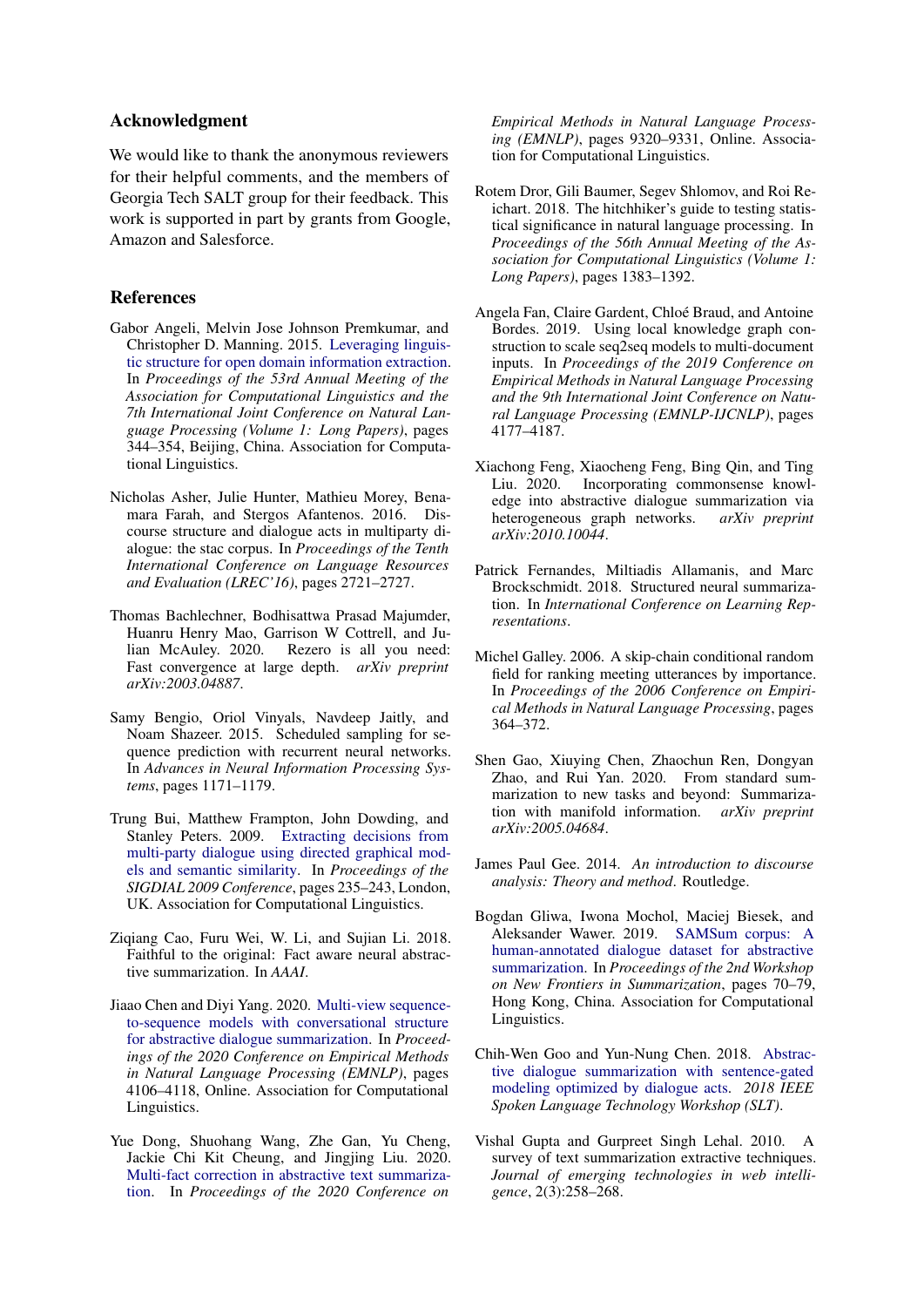- <span id="page-9-1"></span>Luyang Huang, Lingfei Wu, and Lu Wang. 2020. [Knowledge graph-augmented abstractive summa](https://doi.org/10.18653/v1/2020.acl-main.457)[rization with semantic-driven cloze reward.](https://doi.org/10.18653/v1/2020.acl-main.457) In *Proceedings of the 58th Annual Meeting of the Association for Computational Linguistics*, pages 5094– 5107, Online. Association for Computational Linguistics.
- <span id="page-9-6"></span>Paul A Kirschner, Simon J Buckingham-Shum, and Chad S Carr. 2012. *Visualizing argumentation: Software tools for collaborative and educational sensemaking*. Springer Science & Business Media.
- <span id="page-9-16"></span>Guillaume Klein, Yoon Kim, Yuntian Deng, Jean Senellart, and Alexander M. Rush. 2017. [Opennmt:](http://arxiv.org/abs/1701.02810) [Open-source toolkit for neural machine translation.](http://arxiv.org/abs/1701.02810)
- <span id="page-9-19"></span>Terry K Koo and Mae Y Li. 2016. A guideline of selecting and reporting intraclass correlation coefficients for reliability research. *Journal of chiropractic medicine*, 15(2):155–163.
- <span id="page-9-3"></span>Mike Lewis, Yinhan Liu, Naman Goyal, Marjan Ghazvininejad, Abdelrahman Mohamed, Omer Levy, Veselin Stoyanov, and Luke Zettlemoyer. 2020. [BART: Denoising sequence-to-sequence pre](https://doi.org/10.18653/v1/2020.acl-main.703)[training for natural language generation, translation,](https://doi.org/10.18653/v1/2020.acl-main.703) [and comprehension.](https://doi.org/10.18653/v1/2020.acl-main.703) In *Proceedings of the 58th Annual Meeting of the Association for Computational Linguistics*, pages 7871–7880, Online. Association for Computational Linguistics.
- <span id="page-9-5"></span>Manling Li, Lingyu Zhang, Heng Ji, and Richard J. Radke. 2019. [Keep meeting summaries on topic:](https://doi.org/10.18653/v1/P19-1210) [Abstractive multi-modal meeting summarization.](https://doi.org/10.18653/v1/P19-1210) In *Proceedings of the 57th Annual Meeting of the Association for Computational Linguistics*, pages 2190–2196, Florence, Italy. Association for Computational Linguistics.
- <span id="page-9-18"></span>Chin-Yew Lin and Franz Josef Och. 2004. Automatic evaluation of machine translation quality using longest common subsequence and skip-bigram statistics. In *Proceedings of the 42nd Annual Meeting on Association for Computational Linguistics*, page 605. Association for Computational Linguistics.
- <span id="page-9-10"></span>Chunyi Liu, Peng Wang, Jiang Xu, Zang Li, and Jieping Ye. 2019a. [Automatic dialogue summary](https://doi.org/10.1145/3292500.3330683) [generation for customer service.](https://doi.org/10.1145/3292500.3330683) In *Proceedings of the 25th ACM SIGKDD International Conference on Knowledge Discovery & Data Mining*, KDD19, page 1957–1965, New York, NY, USA. Association for Computing Machinery.
- <span id="page-9-17"></span>H. Liu and P. Singh. 2004. [Conceptnet — a practi](https://doi.org/10.1023/B:BTTJ.0000047600.45421.6d)[cal commonsense reasoning tool-kit.](https://doi.org/10.1023/B:BTTJ.0000047600.45421.6d) *BT Technology Journal*, 22(4):211–226.
- <span id="page-9-2"></span>Yang Liu and Mirella Lapata. 2019. Text summarization with pretrained encoders. In *Proceedings of the 2019 Conference on Empirical Methods in Natural Language Processing and the 9th International Joint Conference on Natural Language Processing (EMNLP-IJCNLP)*, pages 3721–3731.
- <span id="page-9-4"></span>Zhengyuan Liu, Angela Ng, Sheldon Lee, Ai Ti Aw, and Nancy F. Chen. 2019b. [Topic-aware pointer](https://doi.org/10.1109/asru46091.2019.9003764)[generator networks for summarizing spoken conver](https://doi.org/10.1109/asru46091.2019.9003764)[sations.](https://doi.org/10.1109/asru46091.2019.9003764) *2019 IEEE Automatic Speech Recognition and Understanding Workshop (ASRU)*.
- <span id="page-9-14"></span>Christopher Manning, Mihai Surdeanu, John Bauer, Jenny Finkel, Steven Bethard, and David McClosky. 2014. [The Stanford CoreNLP natural language pro](https://doi.org/10.3115/v1/P14-5010)[cessing toolkit.](https://doi.org/10.3115/v1/P14-5010) In *Proceedings of 52nd Annual Meeting of the Association for Computational Linguistics: System Demonstrations*, pages 55–60, Baltimore, Maryland. Association for Computational Linguistics.
- <span id="page-9-8"></span>Joshua Maynez, Shashi Narayan, Bernd Bohnet, and Ryan McDonald. 2020. [On faithfulness and factu](https://doi.org/10.18653/v1/2020.acl-main.173)[ality in abstractive summarization.](https://doi.org/10.18653/v1/2020.acl-main.173) In *Proceedings of the 58th Annual Meeting of the Association for Computational Linguistics*, pages 1906–1919, Online. Association for Computational Linguistics.
- <span id="page-9-12"></span>K. McKeown, Lokesh Shrestha, and Owen Rambow. 2007. Using question-answer pairs in extractive summarization of email conversations. In *CICLing*.
- <span id="page-9-15"></span>Amita Misra, Pranav Anand, Jean E. Fox Tree, and Marilyn Walker. 2015. [Using summarization to dis](https://doi.org/10.3115/v1/N15-1046)[cover argument facets in online idealogical dialog.](https://doi.org/10.3115/v1/N15-1046) In *Proceedings of the 2015 Conference of the North American Chapter of the Association for Computational Linguistics: Human Language Technologies*, pages 430–440, Denver, Colorado. Association for Computational Linguistics.
- <span id="page-9-13"></span>Beverly Moser. 2001. An introduction to discourse analysis. theory and method.
- <span id="page-9-9"></span>Gabriel Murray, S. Renals, and J. Carletta. 2005. Extractive summarization of meeting recordings. In *INTERSPEECH*.
- <span id="page-9-11"></span>Gabriel Murray, Steve Renals, Jean Carletta, and Johanna Moore. 2006. [Incorporating speaker and dis](https://www.aclweb.org/anthology/N06-1047)[course features into speech summarization.](https://www.aclweb.org/anthology/N06-1047) In *Proceedings of the Human Language Technology Conference of the NAACL, Main Conference*, pages 367– 374, New York City, USA. Association for Computational Linguistics.
- <span id="page-9-7"></span>Shashi Narayan, Shay B Cohen, and Mirella Lapata. 2018. Ranking sentences for extractive summarization with reinforcement learning. In *Proceedings of the 2018 Conference of the North American Chapter of the Association for Computational Linguistics: Human Language Technologies, Volume 1 (Long Papers)*, pages 1747–1759.
- <span id="page-9-0"></span>Romain Paulus, Caiming Xiong, and Richard Socher. 2018. [A deep reinforced model for abstractive sum](https://openreview.net/forum?id=HkAClQgA-)[marization.](https://openreview.net/forum?id=HkAClQgA-) In *International Conference on Learning Representations*.